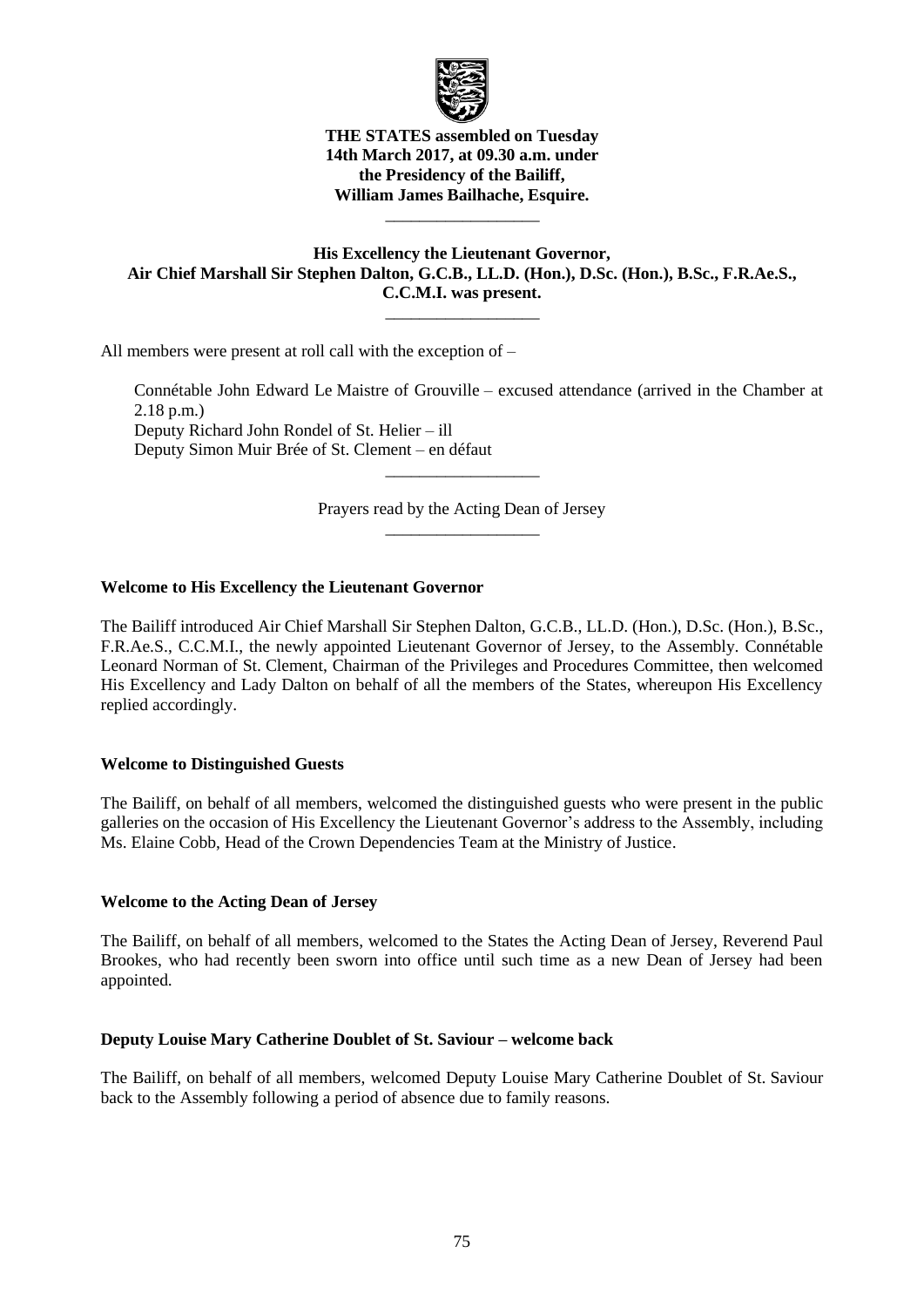# **Adjournment**

THE STATES, following the statements made by the Chairman of the Privileges and Procedures Committee and His Excellency the Lieutenant Governor, adjourned until 11.00 a.m.

#### **Subordinate enactments tabled**

The following enactments were tabled, namely –

| Taxation (Agreements with European Union Member States) (Suspension and R&O.23/2017.<br>Termination of Agreement with Austria) (Jersey) Order 2017.<br><b>Minister for External Relations.</b> |              |
|------------------------------------------------------------------------------------------------------------------------------------------------------------------------------------------------|--------------|
| Road Traffic (St. Mary) (Amendment No. 2) (Jersey) Order 2017.<br>Minister for Infrastructure.                                                                                                 | R&O.26/2017. |

Companies (Transfers of Shares – Exemptions) (Amendment No. 3) (Jersey) Order 2017. *Chief Minister.* R&O.27/2017.

# **Documents presented**

| Television Licence Fee: exemption for Jersey residents aged 75 and over (P.117/2016) –<br>comments.<br>Presented: 13th March 2017.<br>Chief Minister.                                                  | P.117/2016.<br>Com. |
|--------------------------------------------------------------------------------------------------------------------------------------------------------------------------------------------------------|---------------------|
| Funding for Family Nursing and Home Care services – petition $(P.122/2016)$ –<br>comments.<br>Presented: 13th March 2017.<br>Minister for Health and Social Services.                                  | P.122/2016.<br>Com. |
| Concessionary busfares for the disabled: costs to be met by the States $(P.9/2017)$ –<br>comments.<br>Presented: 13th March 2017.<br>Minister for Infrastructure.                                      | P.9/2017.<br>Com.   |
| Electoral Reform (P.10/2017): comments.<br>Presented: 13th March 2017.<br>Privileges and Procedures Committee.                                                                                         | P.10/2017.<br>Com.  |
| Finance Law Delegation Report for the 6 month period ended 30th June 2016.<br>Presented: 22nd February 2017.<br>Minister for Treasury and Resources.                                                   | R.22/2017.          |
| Land Transactions under Standing Order 168(3) – Howard Davis Park, Rose Garden<br>Tea Room, St. Clement's Road, St. Saviour - lease.<br>Presented: 28th February 2017.<br>Minister for Infrastructure. | R.23/2017.          |
| Review of the lettings market in Jersey: call for evidence.<br>Presented: 2nd March 2017.                                                                                                              | R.24/2017.          |

*Minister for Housing.*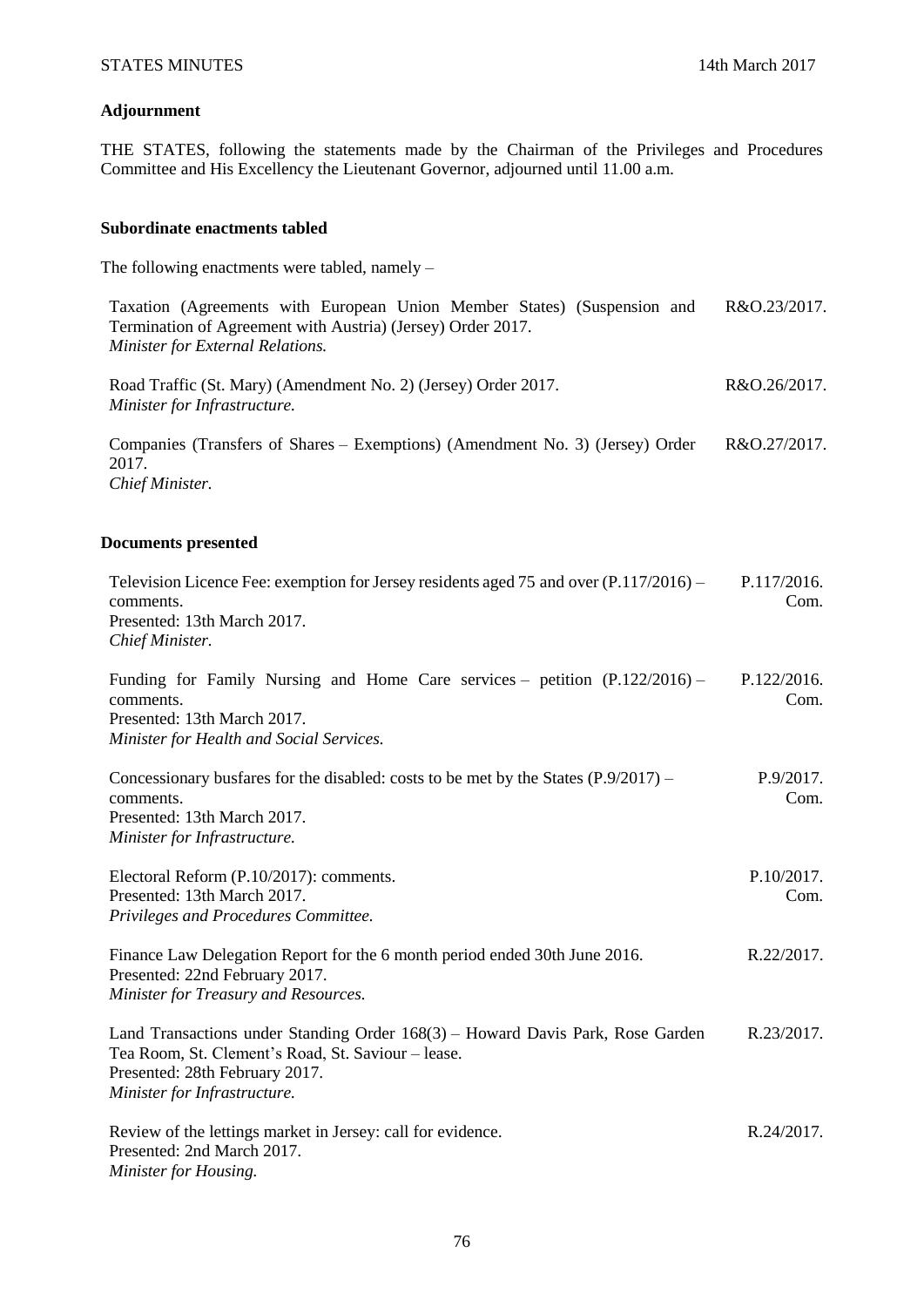| <b>STATES MINUTES</b>                                                                                                                        | 14th March 2017 |
|----------------------------------------------------------------------------------------------------------------------------------------------|-----------------|
| Jersey Advisory and Conciliation Service: appointment of Board member.<br>Presented: 6th March 2017.<br><b>Minister for Social Security.</b> | R.25/2017.      |
| Director of Civil Aviation: Annual Report 2016.<br>Presented: 14th March 2017.<br>Minister for External Relations.                           | R.26/2017       |
| Health and Social Care Commission: appointment of Chairman.<br>Presented: 14th March 2017.<br>Minister for Home Affairs.                     | R.27/2017.      |
| Public Lotteries: report for 2016.<br>Presented: 14th March 2017.<br>Minister for Economic Development, Tourism, Sport and Culture.          | R.28/2017.      |
| Service Users of Home Care.<br>Presented: 27th February 2017.<br><b>Health and Social Security Scrutiny Panel.</b>                           | S.R.1/2017.     |

# **Notification of lodged propositions**

| Television Licence Fee: exemption for Jersey residents aged 75 and over<br>$(P.117/2016)$ – amendment.<br>Lodged: 7th March 2017.<br>Deputy M. Tadier of St. Brelade. | P.117/2016.<br>Amd. |
|-----------------------------------------------------------------------------------------------------------------------------------------------------------------------|---------------------|
| Electoral Reform (P.10/2017): amendment.<br>Lodged: 27th February 2017.<br>Deputy J.M. Maçon of St. Saviour.                                                          | P.10/2017.<br>Amd.  |
| Parish Rates: payment by the States of Jersey.<br>Lodged: 21st February 2017.<br>Connétable of St. Helier.                                                            | P.12/2017.          |
| Draft Public Elections (Amendment of Law) (Jersey) Regulations 201-.<br>Lodged: 21st February 2017.<br>Comité des Connétables.                                        | P.13/2017.          |
| E-Petitions.<br>Lodged: 1st March 2017.<br>Deputy S.M. Wickenden of St. Helier.                                                                                       | P.14/2017.          |
| Draft Public Finances (Amendment No. 5) (Jersey) Law 201-.<br>Lodged: 7th March 2017.<br>Minister for Treasury and Resources.                                         | P.15/2017.          |
| JT (Jersey) Limited: administrative charges.<br>Lodged: 9th March 2017.<br>Deputy G.P. Southern of St. Helier.                                                        | P.16/2017.          |
| Draft Main Roads (Classification) (No. 29) (Jersey) Act 201-.<br>Lodged: 13th March 2017.<br>Minister for Infrastructure.                                             | P.17/2017.          |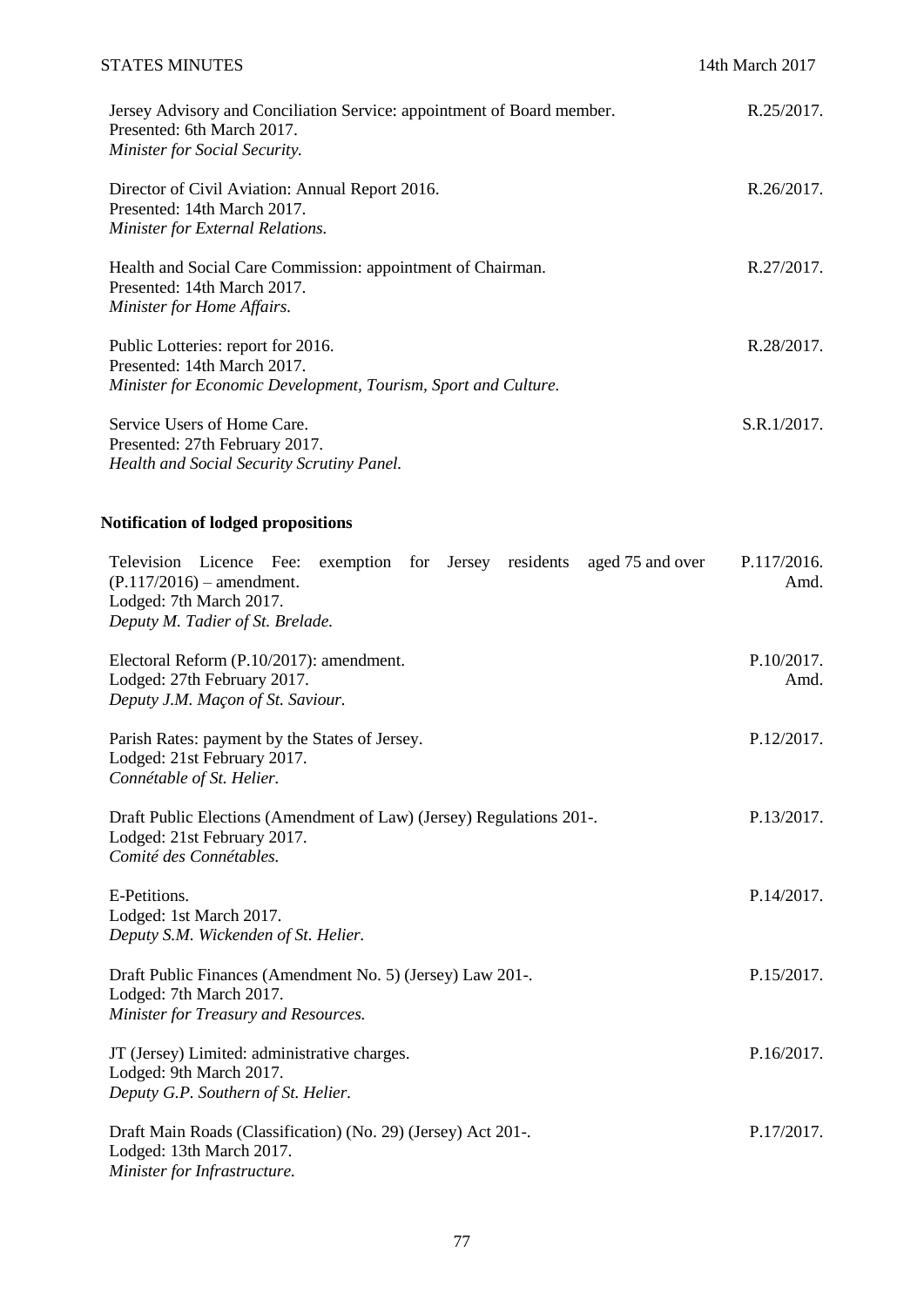P.18/2017.

Draft States of Jersey (Amendment No. 9) Law 201-. Lodged: 14th March 2017. *Privileges and Procedures Committee.*

# **Environment, Housing and Infrastructure Scrutiny Panel – appointment of member**

In accordance with Standing Order 125(7) the Chairman of the Environment, Housing and Infrastructure Scrutiny Panel indicated that he wished to increase the size of the Panel to 4 members, including the Chairman, and nominated Deputy Montfort Tadier of St. Brelade as a member of the Panel.

There being no other nominations, the Bailiff declared that Deputy Montfort Tadier of St. Brelade had been duly appointed as a member of the Environment, Housing and Infrastructure Scrutiny Panel.

#### **Written Questions**

*(see Official Report/Hansard)*

- **1(140)** 1. The Minister for Treasury and Resources tabled an answer to a question asked by the Deputy of Grouville regarding the desalination plant.
- **1(141)** 2. The Minister for Education tabled an answer to a question asked by the Deputy of St. John regarding a review of early years education.
- **1(142)** 3. The Minister for Treasury and Resources tabled an answer to a question asked by the Deputy of Grouville regarding development of the former Jersey College for Girls building.
- **1(143)** 4. The Minister for Education tabled an answer to a question asked by Deputy G.P. Southern of St. Helier regarding the turnover of primary school teaching staff.
- **1(144)** 5. The Minister for Social Security tabled an answer to a question asked by Deputy G.P. Southern of St. Helier regarding the impact of rises in the Retail Prices Index on the disposable income of households reliant upon Income Support.
- **1(145)** 6. The Chief Minister tabled an answer to a question asked by Deputy G.P. Southern of St. Helier regarding applications by employers for additional staff with registered and licensed status.
- **1(146)** 7. The Chief Minister tabled an answer to a question asked by Deputy J.A. Hilton of St. Helier regarding the feeding of seagulls.
- **1(147)** 8. The Minister for Health and Social Services tabled an answer to a question asked by Deputy J.A. Hilton of St. Helier regarding an independent audit of the Children's Service.
- **1(148)** 9. The Minister for Social Security tabled an answer to a question asked by Deputy J.A. Hilton of St. Helier regarding Long-Term Incapacity Allowance.
- **1(149)** 10. The Minister for Infrastructure tabled an answer to a question asked by Deputy J.A. Hilton of St. Helier regarding vacant residential property attached to Rouge Bouillon School.
- **1(150)** 11. The Chief Minister tabled an answer to a question asked by Deputy S.Y. Mézec of St. Helier regarding legislation to allow for same-sex marriage.
- **1(151)** 12. The Minister for Infrastructure tabled an answer to a question asked by Deputy S.Y. Mézec of St. Helier regarding gym facilities provided by the Department of Infrastructure for its workers.
- **1(152)** 13. The Minister for Economic Development, Tourism, Sport and Culture tabled an answer to a question asked by Deputy S.Y. Mézec of St. Helier regarding the Jersey Aircraft Registry.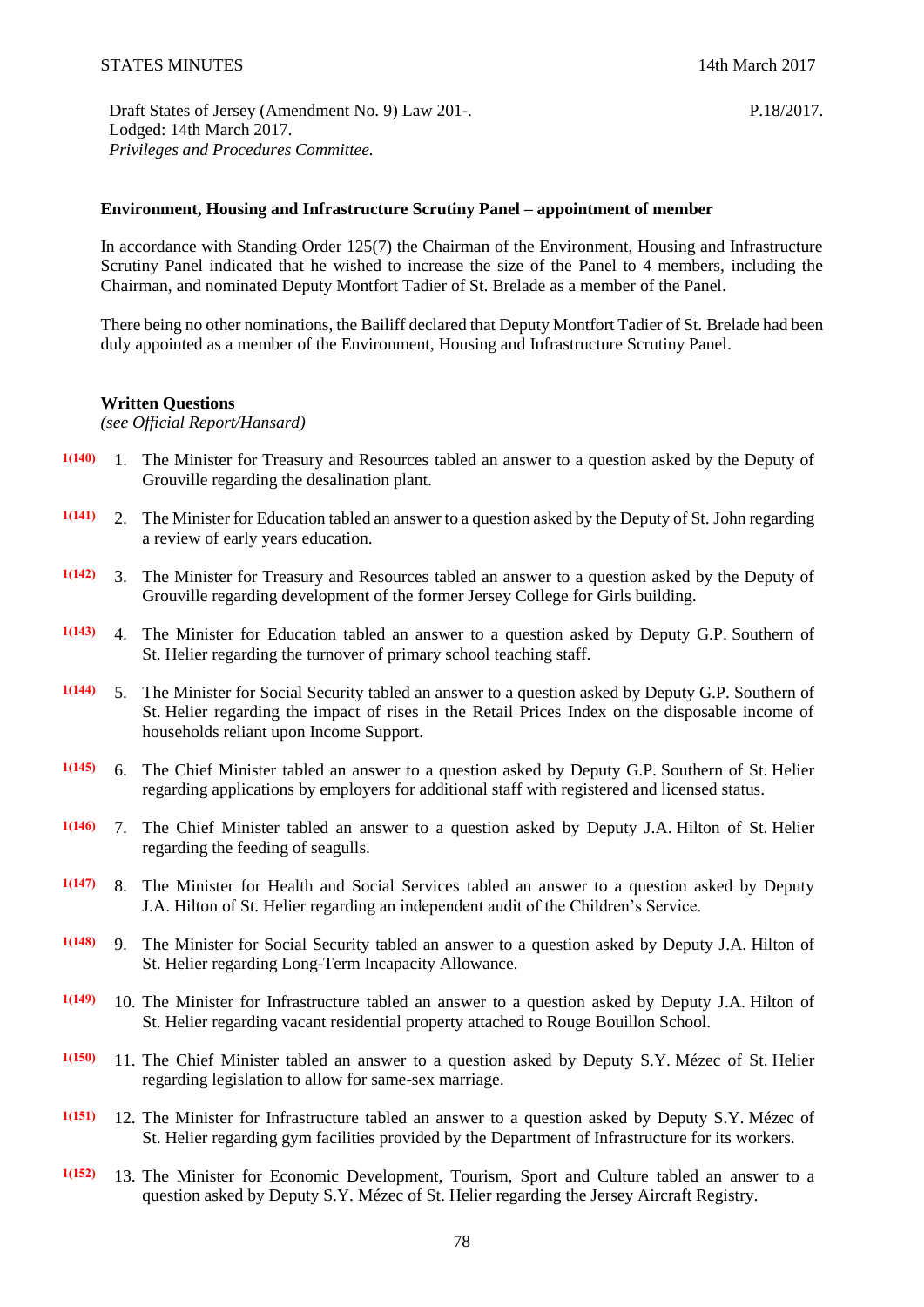- **1(153)** 14. The Minister for Social Security tabled an answer to a question asked by Deputy S.Y. Mézec of St. Helier regarding the cost of subsidising G.P. visits.
- **1(154)** 15. The Minister for Education tabled an answer to a question asked by Deputy S.Y. Mézec of St. Helier regarding expenditure on student grants.
- **1(155)** 16. The Chief Minister tabled an answer to a question asked by Deputy M.R. Higgins of St. Helier regarding complaints made to the Chief Minister and his Department regarding actions of the Planning Department.
- **1(156)** 17. H.M. Attorney General tabled an answer to a question asked by Deputy M.R. Higgins of St. Helier regarding the provision of records from the Department of Health and Social Services.
- **1(157)** 18. The Minister for Health and Social Services tabled an answer to a question asked by Deputy M.R. Higgins of St. Helier regarding waiting times for people needing to see a consultant.
- **1(158)** 19. H.M. Attorney General tabled an answer to a question asked by the Deputy of St. Ouen regarding the lawfulness of charges levied by telecommunications operators in Jersey.
- **1(159)** 20. The Chief Minister tabled an answer to a question asked by Deputy M.R. Higgins of St. Helier regarding the number of registration cards issued under the Control of Housing and Work (Jersey) Law 2012.
- **1(160)** 21. The Chief Minister tabled an answer to a question asked by Deputy M.R. Higgins of St. Helier regarding economic inequality in Jersey.
- **1(161)** 22. The Minister for Education tabled an answer to a question asked by Deputy G.P. Southern of St. Helier regarding secondary school teachers in Jersey.
- **1(162)** 23. The Minister for Social Security tabled an answer to a question asked by Deputy J.A. Hilton of St. Helier regarding the cost of Income Support.

#### **Oral Questions**

*(see Official Report/Hansard)*

- **1(163)** 1. Deputy M. Tadier of St. Brelade asked a question of the Minister for Social Security regarding the impact of her Department's policies on households reliant upon Income Support.
- **1(137)** 2. Deputy M.R. Higgins of St. Helier asked a question of H.M. Solicitor General regarding the responsibilities of H.M. Attorney General for prosecutions in the Island.
- **1(164)** 3. Deputy G.P. Southern of St. Helier asked a question of the Minister for Education regarding changes in primary school teacher turnover rates and overall primary school staffing numbers.
- **1(138)** 4. Deputy J.A. Martin of St. Helier asked a question of the Chairman of the Comité des Connétables regarding the management of elections for Deputies in the new districts recently agreed by the Assembly.
- **1(170)** 5. Deputy S.Y. Mézec of St. Helier asked a question of the Minister for Housing regarding the prospect of banning letting agent fees.
- **1(166)** 6. The Connétable of St. Helier asked a question of the Assistant Minister for Treasury and Resources regarding whether Ports of Jersey had entered into any leases with Jersey Gas as part of the relocation of the Island's gas supply infrastructure.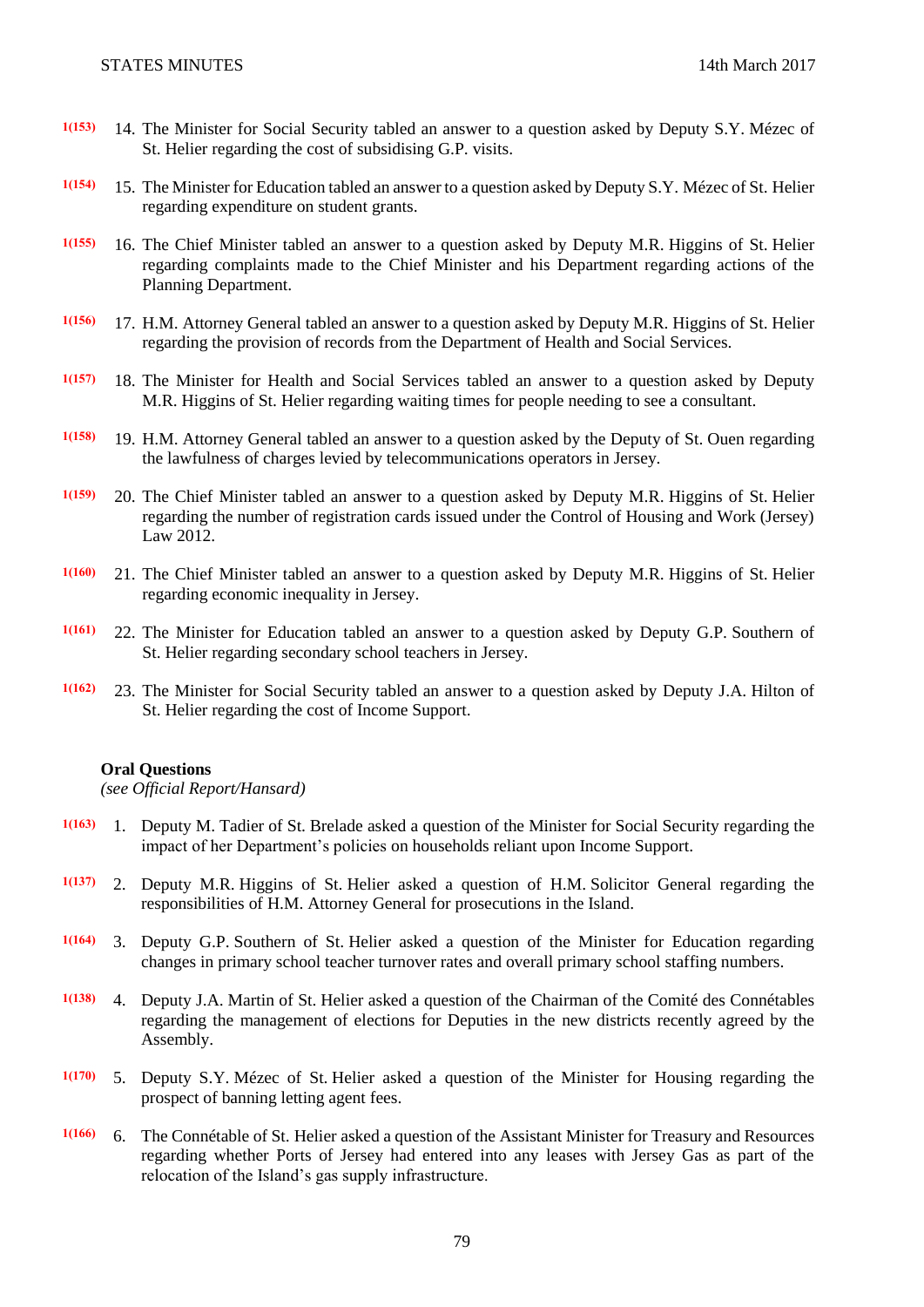- **1(167)** 7. The Connétable of St. Helier asked a question of the Minister for the Environment regarding his Department's policy in respect of the use of brownfield sites.
- **1(139)** 8. Deputy J.A. Martin of St. Helier asked a question of the Assistant Minister for Treasury and Resources regarding operating losses of JT on its subsidy for senior citizens.
- **1(165)** 9. Deputy G.P. Southern of St. Helier asked a question of the Minister for Health and Social Services regarding a service level agreement in respect of funding for Family Nursing and Home Care.
- **1(171)** 10. Deputy L.M.C. Doublet of St. Saviour asked a question of the Chief Minister regarding the application of policies in States of Jersey work places to assist breastfeeding mothers in their return to work.
- **1(169)** 11. Deputy M. Tadier of St. Brelade asked a question of the Chief Minister regarding Senator A.J.H. Maclean and Senator L.J. Farnham and their positions as Ministers following the publication of 'Jersey Innovation Fund' [\(R.3/2017\)](http://www.statesassembly.gov.je/AssemblyReports/2017/R.3-2017.pdf).
- **1(172)** 12. Deputy L.M.C. Doublet of St. Saviour asked a question of the Minister for Social Security regarding the progress of consultation undertaken by the Employment Forum on family-friendly legislation and policies.
- **1(168)** 13. Deputy M.R. Higgins of St. Helier asked a question of H.M. Solicitor General regarding the actions that would be taken against a States Department in instances where criminal charges had been brought in the Magistrate's Court without the knowledge, consent or assistance of the Law Officers' Department.

#### **Oral Questions without notice**

*(see Official Report/Hansard)*

The Minister for Home Affairs answered questions without notice from members.

The Chief Minister answered questions without notice from members.

#### **Urgent Oral Questions**

*(see Official Report/Hansard)*

Deputy Jacqueline Ann Hilton of St. Helier asked the following question of the Chief Minister which the Bailiff had allowed in accordance with Standing Order 15 relating to urgent oral questions –

"Given the Independent Jersey Care Inquiry has announced there will be another delay in the publication of its report, will the Chief Minister inform members what information he has about the delay and when he is expecting the report to be published; and will he confirm whether the Chief Minister's Department has been in dialogue with the committee of inquiry?"

Deputy Russell Labey of St. Helier asked the following question of the Minister for External Relations which the Bailiff had allowed in accordance with Standing Order 15 relating to urgent oral questions –

"Given that 'External Relations: Common Policy' [\(R.86/2015\)](http://www.statesassembly.gov.je/AssemblyReports/2015/R.86-2015.pdf) states "*that it is not Government policy to seek independence from the United Kingdom*" – and if the Minister for External Relations was accurately quoted in Saturday's Jersey Evening Post – what discussions have taken place both within the Council of Ministers and with the U.K. Government to use the Brexit negotiations as an opportunity to pursue a policy of greater independence?"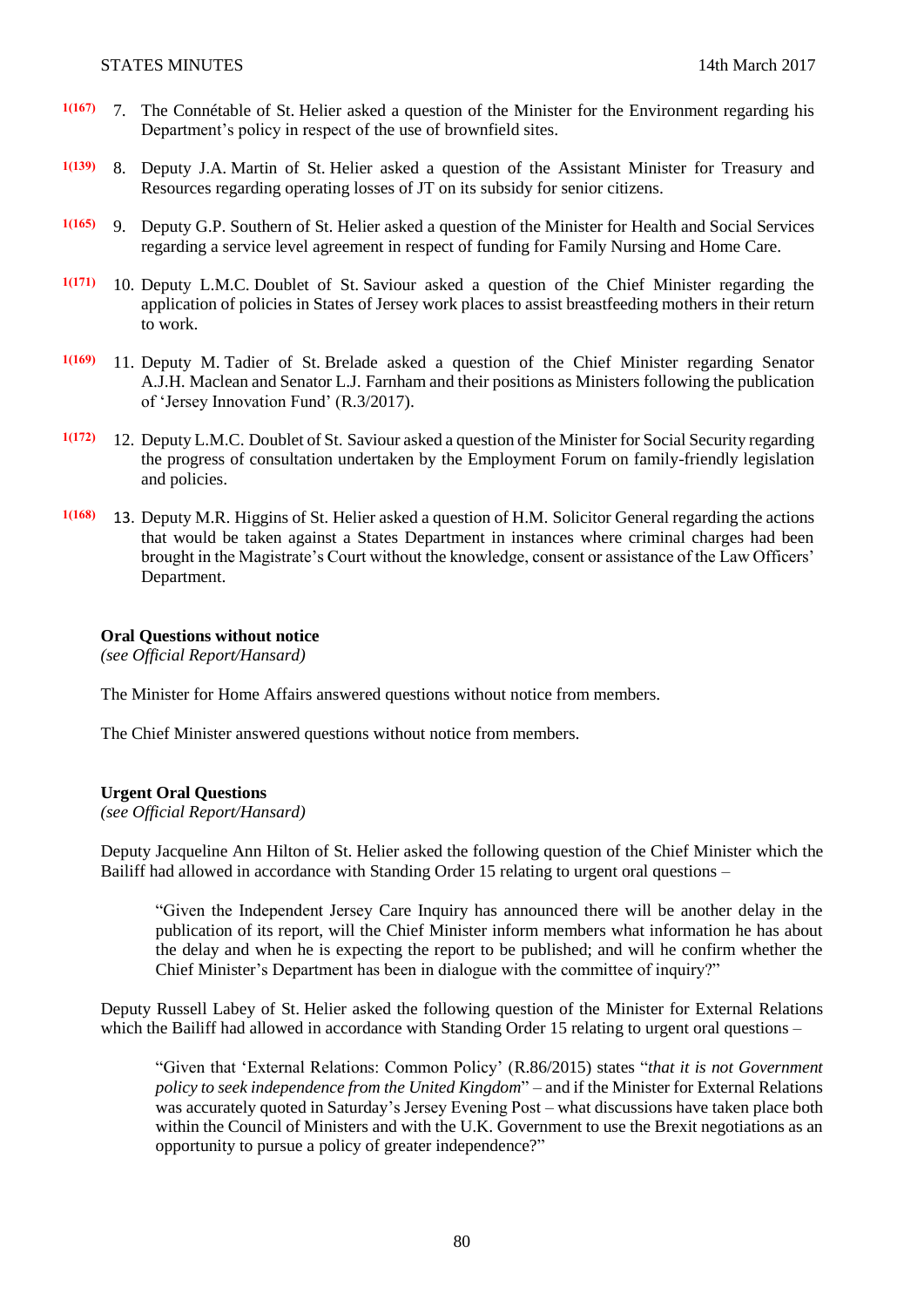#### **Arrangement of public business for the present meeting**

THE STATES noted that Deputy Montfort Tadier of St. Brelade had informed the Greffier, in accordance with Standing Order 30(2), that his proposition entitled 'Television Licence Fee: exemption of Jersey residents aged 75 and over' (P.117/2016) would be deferred from the present meeting to 28th March 2017.

### **Funding for Family Nursing and Home Care services – petition P.122/2016**

THE STATES commenced consideration of a proposition of Deputy Geoffrey Peter Southern of St. Helier entitled 'Funding for Family Nursing and Home Care services – petition' (P.122/2016) and, noting that 2,026 petitioners had signed a petition for which the Jersey Branch of Unite the Union was responsible, requested the Minister for Health and Social Services to maintain the present funding for Family Nursing and Home Care services until a funding-stream through the Long-Term Care (LTC) Fund and Income Support Personal Care level 4 component was approved by the Assembly and put in place to cater for potential demand.

Members present voted as follows –

**POUR: 37 CONTRE: 0 ABSTAIN: 0**

Senator P.F. Routier Senator I.J. Gorst Senator L.J. Farnham Senator P.M. Bailhache Senator A.K.F. Green Senator S.C. Ferguson Connétable of St. Helier Connétable of St. Clement Connétable of St. Peter Connétable of St. Lawrence Connétable of St. Ouen Connétable of St. Martin Connétable of St. Saviour Connétable of Grouville Connétable of Trinity Deputy J.A. Martin (H) Deputy G.P. Southern (H) Deputy of Grouville Deputy J.A. Hilton (H) Deputy J.A.N. Le Fondré (L) Deputy of Trinity Deputy K.C. Lewis (S) Deputy E.J. Noel (L) Deputy of St. John Deputy J.M. Maçon (S) Deputy S.J. Pinel (C) Deputy of St. Martin Deputy R.G. Bryans (H) Deputy of St. Peter Deputy S.Y. Mézec (H) Deputy of St. Ouen Deputy L.M.C. Doublet (S) Deputy R. Labey (H) Deputy T.A. McDonald (S)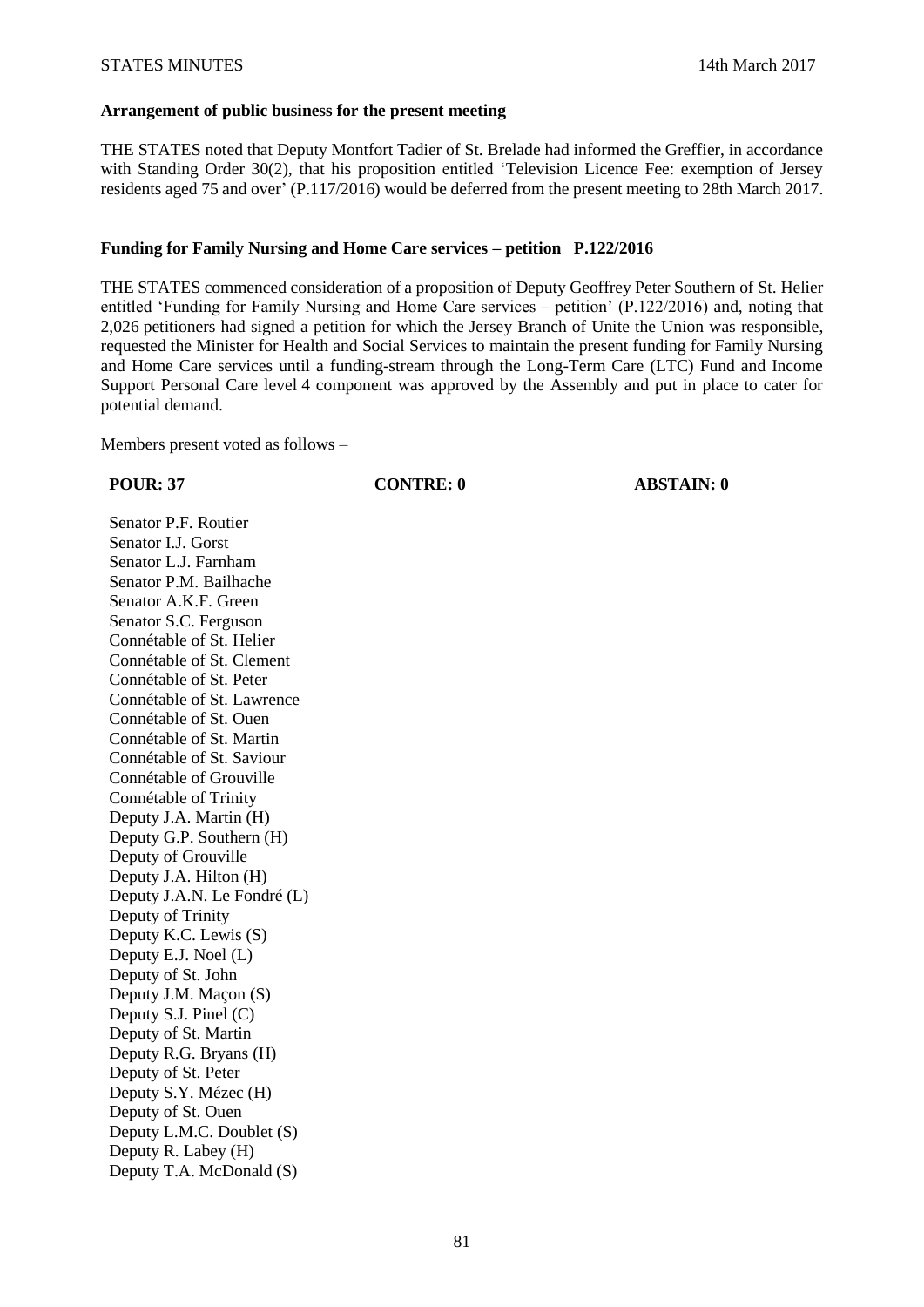Deputy of St. Mary Deputy G.J. Truscott (B) Deputy P.D. McLinton (S)

# **Draft Criminal Justice (Compensation Orders) (Amendment No. 3) (Jersey) Law 201- P.2/2017**

THE STATES commenced consideration of the Draft Criminal Justice (Compensation Orders) (Amendment No. 3) (Jersey) Law 201- and adopted the principles.

THE STATES, having been informed that the relevant scrutiny panel had indicated that it did not wish to scrutinise the draft legislation, adopted Articles 1 to 3.

THE STATES, subject to the sanction of Her Most Excellent Majesty in Council, adopted a Law entitled the Criminal Justice (Compensation Orders) (Amendment No. 3) (Jersey) Law 201-.

### **Draft Water Pollution (Amendment No. 3) (Jersey) Law 201- P.3/2017**

THE STATES commenced consideration of the Draft Water Pollution (Amendment No. 3) (Jersey) Law 201- and adopted the principles.

Members present voted as follows –

| <b>POUR: 39</b>             | <b>CONTRE: 2</b>      | <b>ABSTAIN: 0</b> |
|-----------------------------|-----------------------|-------------------|
| Senator P.F. Routier        | Deputy M. Tadier (B)  |                   |
| Senator A.J.H. Maclean      | Deputy S.Y. Mézec (H) |                   |
| Senator L.J. Farnham        |                       |                   |
| Senator A.K.F. Green        |                       |                   |
| Senator S.C. Ferguson       |                       |                   |
| Connétable of St. Helier    |                       |                   |
| Connétable of St. Clement   |                       |                   |
| Connétable of St. Peter     |                       |                   |
| Connétable of St. Lawrence  |                       |                   |
| Connétable of St. Mary      |                       |                   |
| Connétable of St. Ouen      |                       |                   |
| Connétable of St. Brelade   |                       |                   |
| Connétable of St. Martin    |                       |                   |
| Connétable of St. Saviour   |                       |                   |
| Connétable of Grouville     |                       |                   |
| Connétable of St. John      |                       |                   |
| Connétable of Trinity       |                       |                   |
| Deputy J.A. Martin (H)      |                       |                   |
| Deputy G.P. Southern (H)    |                       |                   |
| Deputy J.A. Hilton (H)      |                       |                   |
| Deputy J.A.N. Le Fondré (L) |                       |                   |
| Deputy of Trinity           |                       |                   |
| Deputy K.C. Lewis (S)       |                       |                   |
| Deputy E.J. Noel (L)        |                       |                   |
| Deputy of St. John          |                       |                   |
| Deputy M.R. Higgins (H)     |                       |                   |
| Deputy J.M. Maçon (S)       |                       |                   |
| Deputy S.J. Pinel (C)       |                       |                   |
| Deputy of St. Martin        |                       |                   |
| Deputy R.G. Bryans (H)      |                       |                   |
|                             |                       |                   |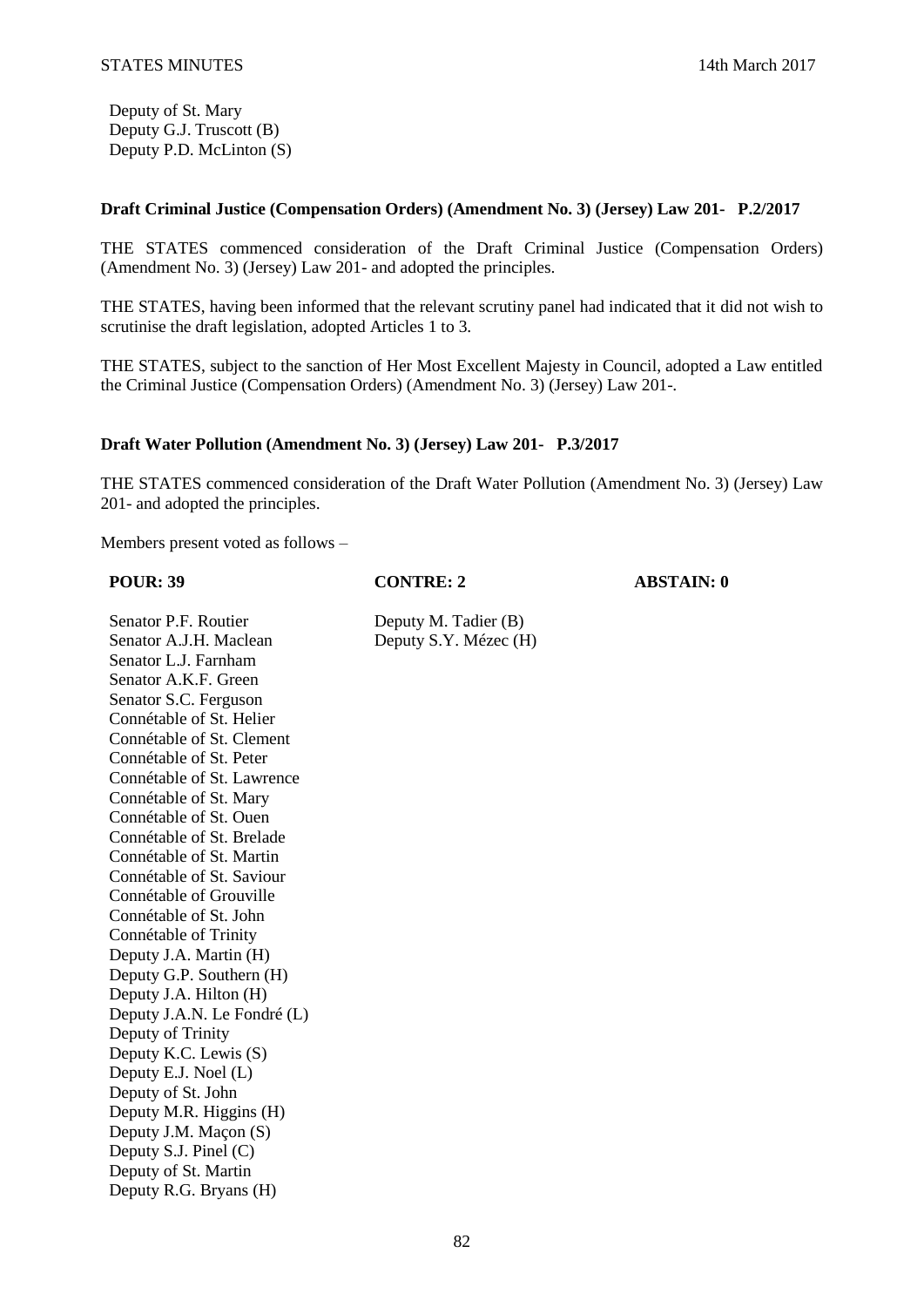Deputy of St. Peter Deputy A.D. Lewis (H) Deputy of St. Ouen Deputy L.M.C. Doublet (S) Deputy M.J. Norton (B) Deputy T.A. McDonald (S) Deputy of St. Mary Deputy G.J. Truscott (B) Deputy P.D. McLinton (S)

THE STATES, having been informed that the relevant scrutiny panel had indicated that it did not wish to scrutinise the draft legislation, adopted Articles 1 to 9.

THE STATES, subject to the sanction of Her Most Excellent Majesty in Council, adopted a Law entitled the Water Pollution (Amendment No. 3) (Jersey) Law 201-.

Members present voted as follows –

**POUR: 40 CONTRE: 2 ABSTAIN: 0**

Senator P.F. Routier Deputy M. Tadier (B) Senator A.J.H. Maclean Deputy S.Y. Mézec (H) Senator L.J. Farnham Senator P.M. Bailhache Senator A.K.F. Green Senator S.C. Ferguson Connétable of St. Helier Connétable of St. Clement Connétable of St. Peter Connétable of St. Lawrence Connétable of St. Mary Connétable of St. Ouen Connétable of St. Brelade Connétable of St. Martin Connétable of St. Saviour Connétable of Grouville Connétable of St. John Connétable of Trinity Deputy J.A. Martin (H) Deputy G.P. Southern (H) Deputy J.A. Hilton (H) Deputy J.A.N. Le Fondré (L) Deputy of Trinity Deputy K.C. Lewis (S) Deputy E.J. Noel (L) Deputy of St. John Deputy M.R. Higgins (H) Deputy J.M. Maçon (S) Deputy S.J. Pinel (C) Deputy of St. Martin Deputy R.G. Bryans (H) Deputy of St. Peter Deputy A.D. Lewis (H) Deputy of St. Ouen Deputy L.M.C. Doublet (S) Deputy M.J. Norton (B)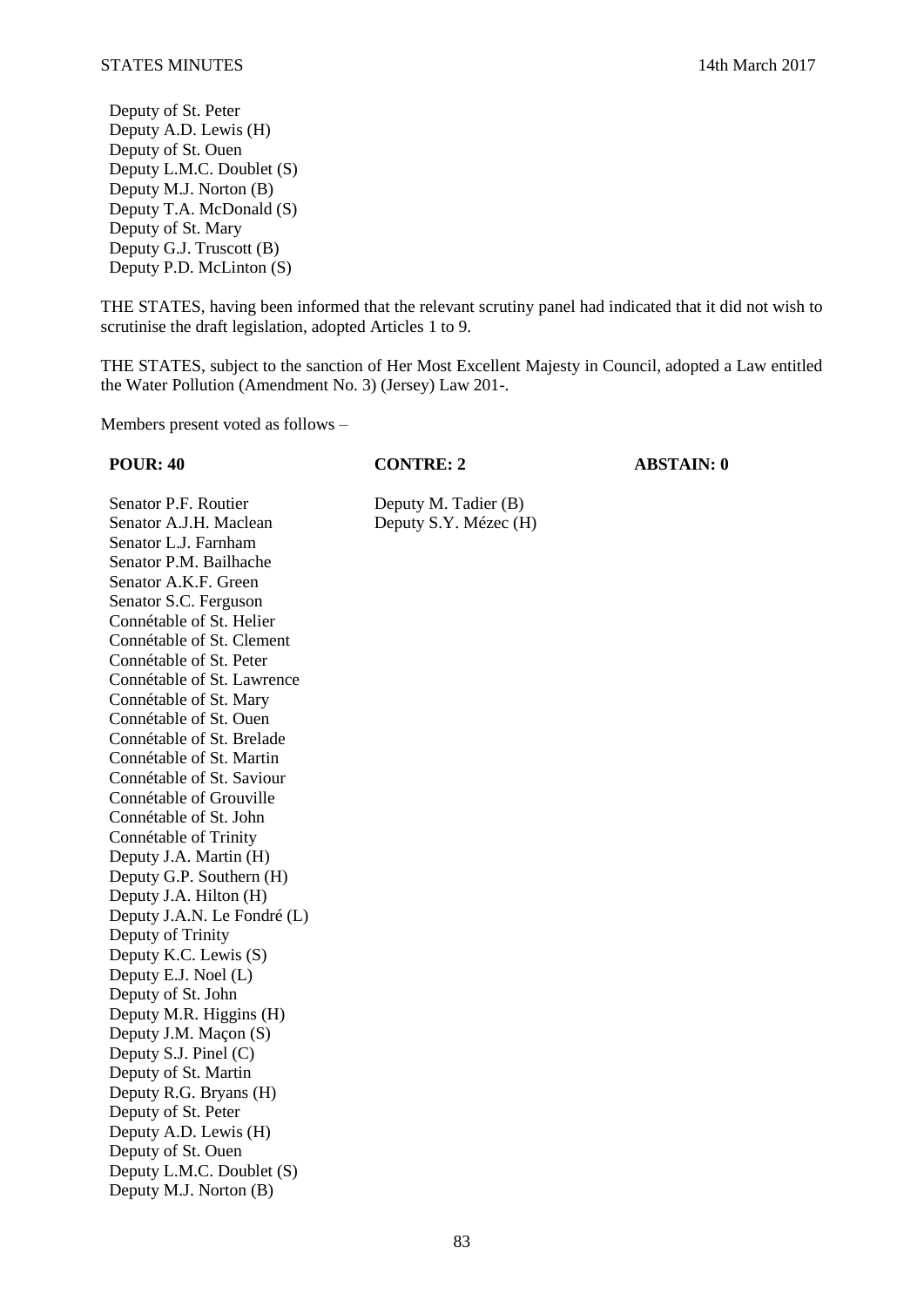Deputy T.A. McDonald (S) Deputy of St. Mary Deputy G.J. Truscott (B) Deputy P.D. McLinton (S)

# **Draft Income Support (Amendment No. 2) (Jersey) Law 201- P.5/2017**

THE STATES commenced consideration of the Draft Income Support (Amendment No. 2) (Jersey) Law 201- and adopted the principles.

THE STATES, having been informed that the relevant scrutiny panel had indicated that it did not wish to scrutinise the draft legislation, adopted Articles 1 to 4.

# **Unavailability of electronic voting system**

The electronic voting system being unavailable, members were informed that, in accordance with the provisions of Standing Order 93, any recorded voting required be undertaken for the remainder of the meeting by roll call votes.

# **Draft Income Support (Amendment No. 2) (Jersey) Law 201- P.5/2017**

THE STATES, subject to the sanction of Her Most Excellent Majesty in Council, adopted a Law entitled the Income Support (Amendment No. 2) (Jersey) Law 201-.

Members present voted as follows –